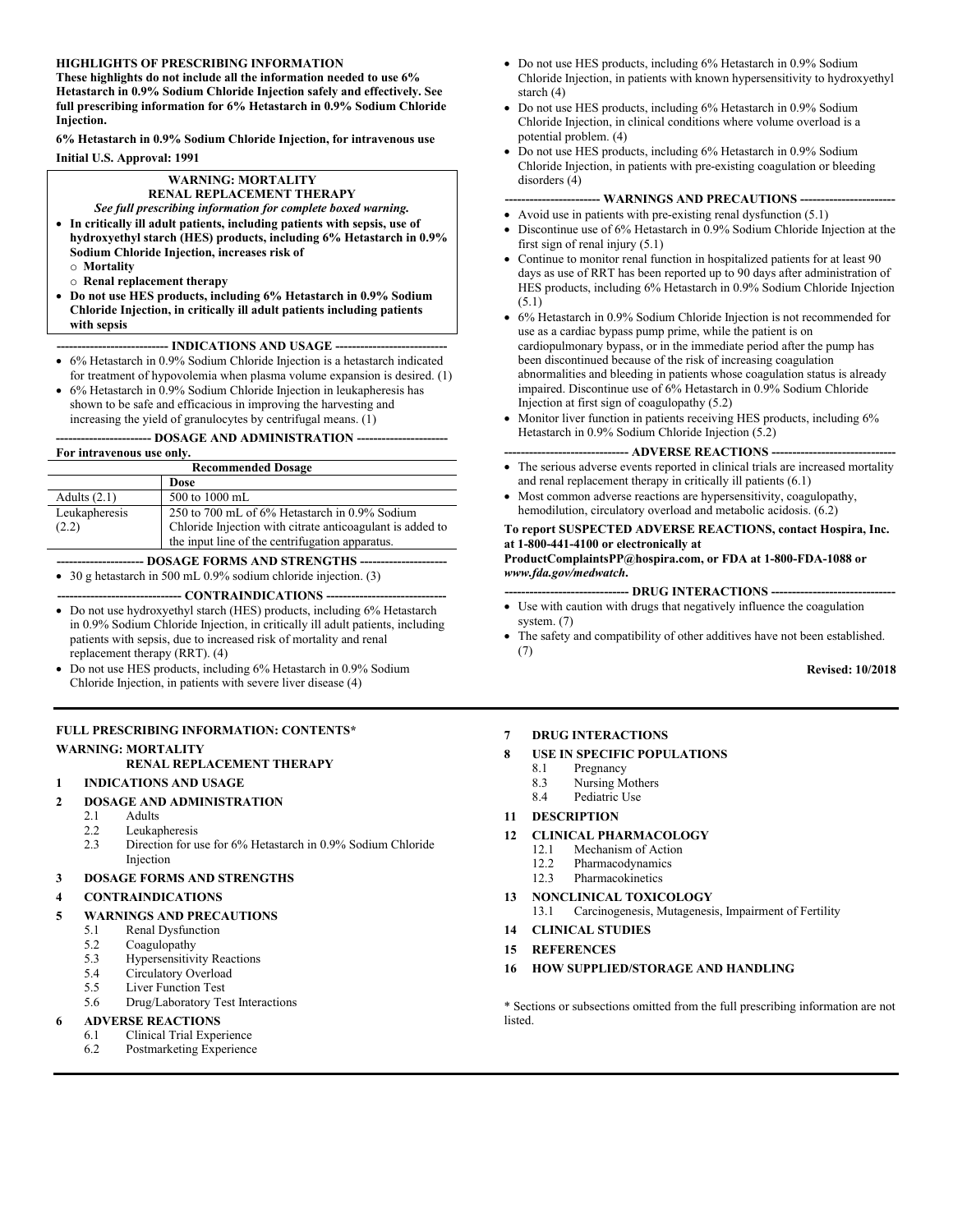#### **FULL PRESCRIBING INFORMATION**

#### **WARNING: MORTALITY RENAL REPLACEMENT THERAPY**

- **In critically ill adult patients, including patients with sepsis, use of hydroxyethyl starch (HES) products, including 6% Hetastarch in 0.9% Sodium Chloride Injection, increases risk of**
	- o **Mortality**
	- o **Renal replacement therapy**
- **Do not use HES products, including 6% Hetastarch in 0.9% Sodium Chloride Injection, in critically ill adult patients including patients with sepsis**

### **1 INDICATIONS AND USAGE**

6% Hetastarch in 0.9% Sodium Chloride Injection is indicated in the treatment of hypovolemia when plasma volume expansion is desired. It is not a substitute for blood or plasma.

The adjunctive use of 6% Hetastarch in 0.9% Sodium Chloride Injection in leukapheresis has also been shown to be safe and efficacious in improving the harvesting and increasing the yield of granulocytes by centrifugal means.

#### **2 DOSAGE AND ADMINISTRATION**

#### **Dosage for Acute Use in Plasma Volume Expansion**

6% Hetastarch in 0.9% Sodium Chloride Injection is administered by intravenous infusion only. Total dosage and rate of infusion depend upon the amount of blood or plasma lost and the resultant hemoconcentration.

#### **2.1 Adults**

The amount usually administered is 500 to 1000 mL. Doses of more than 1500 mL per day for the typical 70 kg patient (approximately 20 mL per kg of body weight) are usually not required. Higher doses have been reported in postoperative and trauma patients where severe blood loss has occurred [see *Warnings and Precautions (5)*].

#### **2.2 Leukapheresis**

250 to 700 mL of 6% Hetastarch in 0.9% Sodium Chloride Injection with citrate anticoagulant is administered by aseptic addition to the input line of the centrifugation apparatus at a ratio of 1:8 to 1:13 to venous whole blood. The 6% Hetastarch in 0.9% Sodium Chloride Injection and citrate should be thoroughly mixed to assure effective anticoagulation of blood as it flows through the leukapheresis machine.

#### **2.3 Direction for use for 6% Hetastarch in 0.9% Sodium Chloride Injection**

- Do not use plastic container in series connection. If administration is controlled by a pumping device, care must be taken to discontinue pumping action before the container runs dry or air embolism may result. If administration is not controlled by a pumping device, refrain from applying excessive pressure (>300mmHg) causing distortion to the container such as wringing or twisting. Such handling could result in breakage of the container.
- Parenteral drug products should be inspected visually for particulate matter and discoloration prior to administration whenever solution and container permit. Use only if solution is clear and container and seals are intact.
- Intended for intravenous administration using sterile equipment. It is recommended that intravenous administration apparatus be replaced at least once every 24 hours.
- Withdraw or expel all air from the bag through the medication port prior to infusion if administration is by pressure infusion.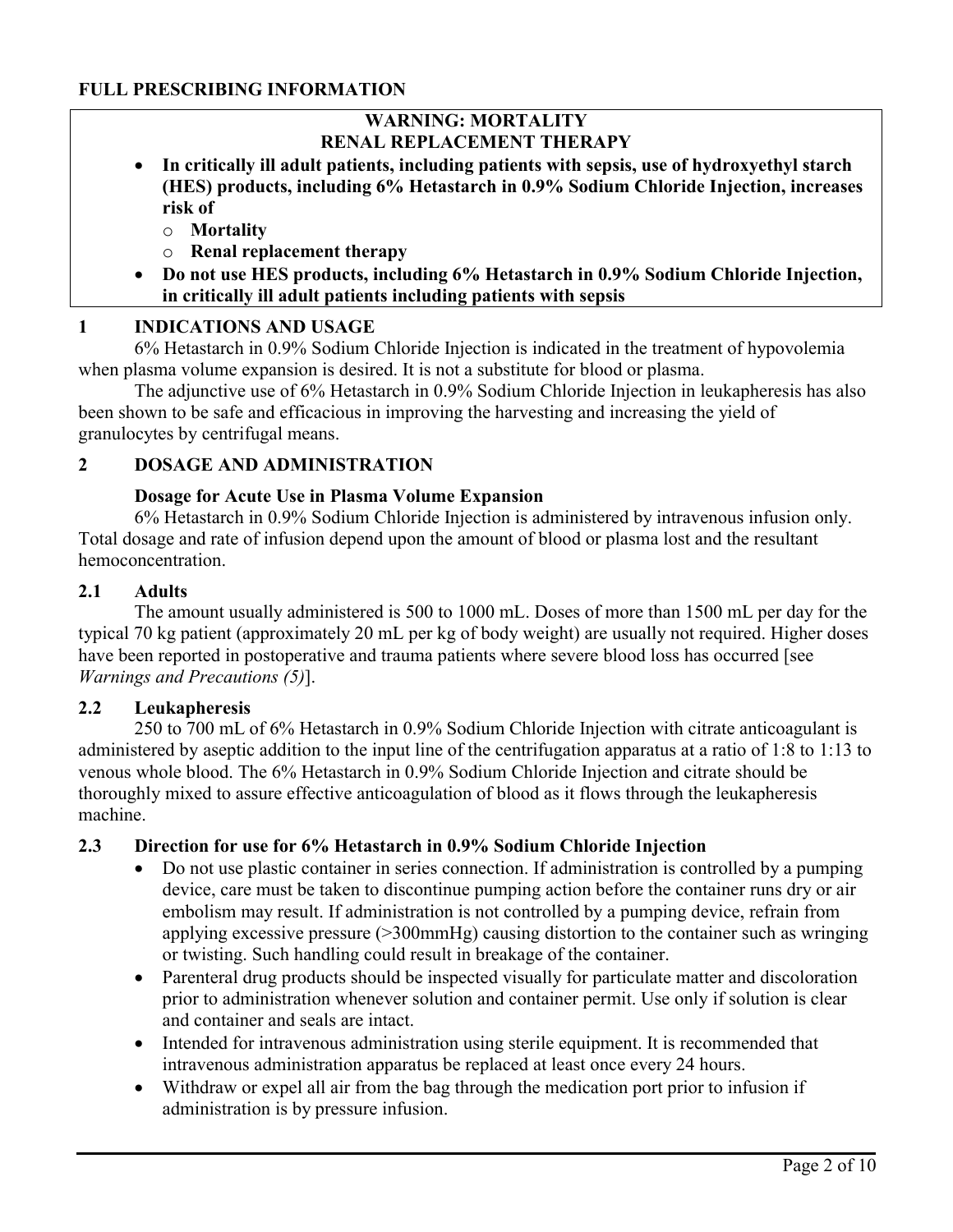For single use only. The solution contains no bacteriostat, antimicrobial agent or added buffers (except for pH adjustment) and is intended only for single-dose injection. When smaller doses are required the unused portion should be discarded.

## **CAUTION: Before administering to the patient, review these directions:**

### **Visual Inspection**

- Do not remove the plastic infusion container from its overwrap until immediately before use.
- Inspect each container. Read the label. Ensure solution is the one ordered and is within the expiration date.
- Invert container and carefully inspect the solution in good light for cloudiness, haze, or particulate matter.
- Any container which is suspect should not be used.

## **To Open**

- 1. Tear overwrap down at notch and remove solution container.
- 2. Check for minute leaks by squeezing solution container firmly.
- 3. If any leaks are found, discard solution as sterility may be impaired.

### **Preparation for Administration**

- 1. Remove plastic protector from sterile set port at bottom of container.
- 2. Attach administration set. Refer to complete directions accompanying set.

When stored at room temperature, 6% Hetastarch in 0.9% Sodium Chloride Injection admixtures of 500-560 mL with citrate concentrations up to 2.5% were compatible for 24 hours. The safety and compatibility of additives other than citrate have not been established.

## **3 DOSAGE FORMS AND STRENGTHS**

Single-use container:

30 g hetastarch in 500 mL of 0.9% sodium chloride injection.

## **4 CONTRAINDICATIONS**

- Do not use hydroxyethyl starch (HES) products, including 6% Hetastarch in 0.9% Sodium Chloride Injection, in critically ill adult patients, including patients with sepsis, due to increased risk of mortality and renal replacement therapy (RRT).
- Do not use HES products, including 6% Hetastarch in 0.9% Sodium Chloride Injection, in patients with severe liver disease
- Do not use HES products, including 6% Hetastarch in 0.9% Sodium Chloride Injection, in patients with known hypersensitivity to hydroxyethyl starch
- Do not use HES products, including 6% Hetastarch in 0.9% Sodium Chloride Injection, in clinical conditions where volume overload is a potential problem (such as, congestive heart failure or renal disease with anuria or oliguria not related to hypovolemia).
- Do not use HES products, including 6% Hetastarch in 0.9% Sodium Chloride Injection, in patients with pre-existing coagulation or bleeding disorders

## **5 WARNINGS AND PRECAUTIONS**

## **5.1 Renal Dysfunction**

- Avoid use in patients with pre-existing renal dysfunction
- Discontinue use of 6% Hetastarch in 0.9% Sodium Chloride Injection at the first sign of renal injury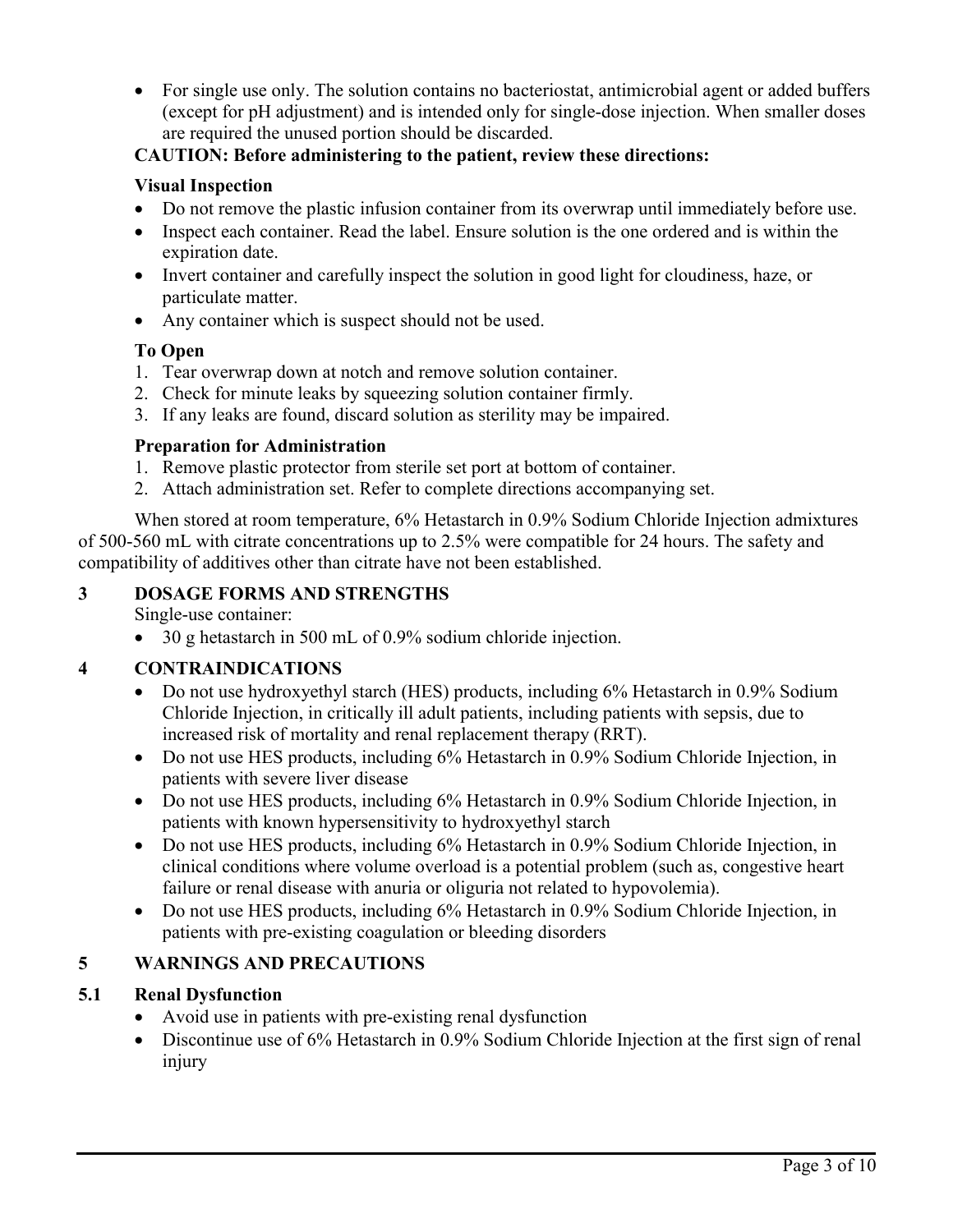Continue to monitor renal function in hospitalized patients for at least 90 days as use of RRT has been reported up to 90 days after administration of HES products, including 6% Hetastarch in 0.9% Sodium Chloride Injection

### **5.2 Coagulopathy**

 6% Hetastarch in 0.9% Sodium Chloride Injection is not recommended for use as a cardiac bypass pump prime, while the patient is on cardiopulmonary bypass, or in the immediate period after the pump has been discontinued because of the risk of increasing coagulation abnormalities and bleeding in patients whose coagulation status is already impaired. Discontinue use of 6% Hetastarch in 0.9% Sodium Chloride Injection at first sign of coagulopathy<sup>1-2</sup>

6% Hetastarch in 0.9% Sodium Chloride Injection has not been adequately evaluated to establish its safety in uses over extended periods other than leukapheresis. 6% Hetastarch in 0.9% Sodium Chloride Injection has been associated with coagulation abnormalities in conjunction with an acquired, reversible von Willebrand's-like syndrome and/or Factor VIII deficiency when used over a period of days. Replacement therapy should be considered if a severe Factor VIII deficiency is identified. If a coagulopathy develops, it may take several days to resolve. Certain conditions may affect the safe use of 6% Hetastarch in 0.9% Sodium Chloride Injection on a chronic basis. For example, in patients with subarachnoid hemorrhage where 6% Hetastarch in 0.9% Sodium Chloride Injection is used repeatedly over a period of days for the prevention of cerebral vasospasm, significant clinical bleeding may occur. Intracranial bleeding resulting in death has been reported.<sup>3</sup>

Slight declines in platelet counts and hemoglobin levels have been observed in donors undergoing repeated leukapheresis procedures using 6% Hetastarch in 0.9% Sodium Chloride Injection due to the volume expanding effects of hetastarch and to the collection of platelets and erythrocytes. Hemoglobin levels usually return to normal within 24 hours. Hemodilution by 6% Hetastarch in 0.9% Sodium Chloride Injection may also result in 24 hour declines of total protein, albumin, calcium, and fibrinogen levels. Regular and frequent clinical evaluation and complete blood counts (CBC) are necessary for proper monitoring of 6% Hetastarch in 0.9% Sodium Chloride Injection use during leukapheresis. If the frequency of leukapheresis is to exceed the guidelines for whole blood donation, you may wish to consider the following additional tests: total leukocyte and platelet counts, leukocyte differential count, hemoglobin and hematocrit, prothrombin time (PT), and partial thromboplastin time (PTT).

#### **5.3 Hypersensitivity Reactions**

Life threatening anaphylactic/anaphylactoid reactions including death have been rarely reported with 6% Hetastarch in 0.9% Sodium Chloride Injection. Patients may develop hypersensitivity reaction to corn starch from which this product is made. If a hypersensitivity reaction occurs, administration of the drug should be discontinued immediately and the appropriate treatment and supportive measures should be undertaken until symptoms have resolved.

#### **5.4 Circulatory Overload**

6% Hetastarch in 0.9% Sodium Chloride Injection has not been adequately evaluated to establish its safety in situations other than treatment of hypovolemia in elective surgery.

Large volumes of 6% Hetastarch in 0.9% Sodium Chloride Injection may transiently alter the coagulation mechanism due to hemodilution and a direct inhibitory action on Factor VIII. Administration of volumes of 6% Hetastarch in 0.9% Sodium Chloride Injection that are greater than 25% of the blood volume in less than 24 hours may cause significant hemodilution reflected by lower hematocrit and plasma protein values. Administration of packed red cells, platelets, or fresh frozen plasma should be considered if clinically indicated.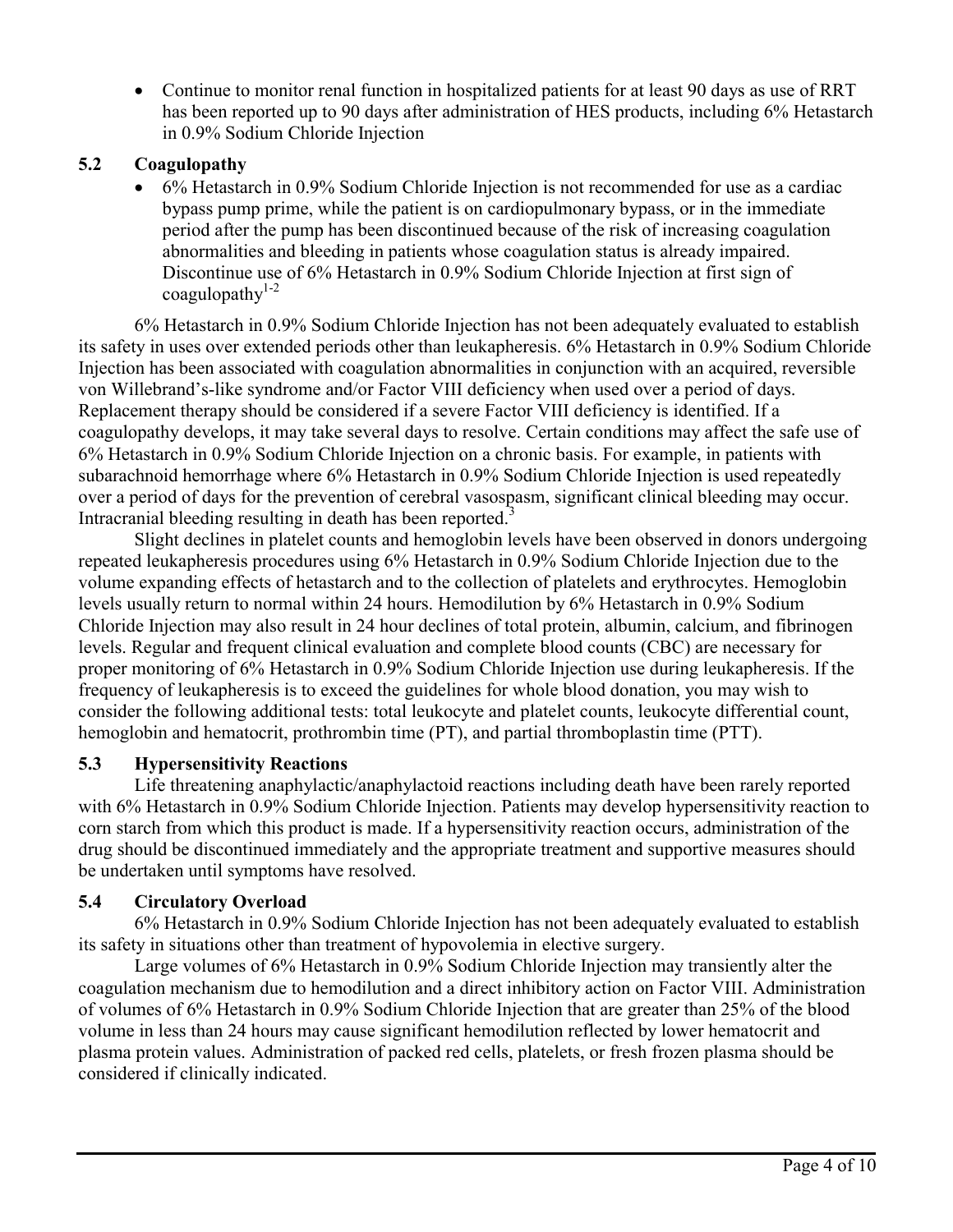When using 6% Hetastarch in 0.9% Sodium Chloride Injection for plasma volume expansion, caution should be taken to avoid excessive hemodilution and circulatory overload especially in those patients at risk for developing congestive heart failure and pulmonary edema. 6% Hetastarch in 0.9% Sodium Chloride Injection is primarily excreted via the kidneys so caution should be exercised in patients who have impaired renal function. Although the risk of circulatory overload is largely dependent on the clinical circumstances, use of doses higher than 20 mL/kg/24h will increase the risk significantly. Increased risk of coagulation abnormalities and bleeding is also associated with higher doses. Monitor patients' vital signs and hemoglobin, hematocrit, platelet count, prothrombin time and partial thromboplastin time.

#### **5.5 Liver Function Test**

Monitor liver function in patients receiving HES products, including 6% Hetastarch in 0.9% Sodium Chloride Injection

### **5.6 Drug/Laboratory Test Interactions**

#### **Bilirubin Levels**

Indirect bilirubin levels of 8.3 mg/L (normal 0.0-7.0 mg/L) have been reported in 2 out of 20 normal subjects who received multiple infusions of 6% Hetastarch in 0.9% Sodium Chloride Injection. Total bilirubin was within normal limits at all times; indirect bilirubin returned to normal by 96 hours following the final infusion. The significance, if any, of these elevations is not known; however, caution should be observed before administering 6% Hetastarch in 0.9% Sodium Chloride Injection to patients with a history of liver disease.

#### **Serum Amylase Levels**

Elevated serum amylase levels may be observed temporarily following administration of 6% Hetastarch in 0.9% Sodium Chloride Injection although no association with pancreatitis has been demonstrated. Serum amylase levels cannot be used to assess or to evaluate for pancreatitis for 3-5 days after administration of 6% Hetastarch in 0.9% Sodium Chloride Injection. Elevated serum amylase levels persist for longer periods of time in patients with renal impairment. Hetastarch has not been shown to increase serum lipase.

#### **Hemodialysis**

6% Hetastarch in 0.9% Sodium Chloride Injection is not eliminated by hemodialysis. The utility of other extracorporeal elimination techniques has not been evaluated.

#### **6 ADVERSE REACTIONS**

The serious adverse events reported in clinical trials are increased mortality and renal replacement therapy renal in critically ill patients.

Most common adverse reactions are hypersensitivity, coagulopathy, hemodilution, circulatory overload and metabolic acidosis.

#### **6.1 Clinical Trial Experience**

Because clinical trials are conducted under widely varying conditions, adverse reaction rates observed in the clinical trials of a drug cannot be directly compared to rates in the clinical trials of another drug and may not reflect the rates observed in practice.

Three randomized controlled trials (RCTs) followed critically ill adult patients treated with different HES products for 90 days.

One trial (N=804) in severe sepsis patients using HES product (not approved in the U.S.) reported increased mortality (relative risk, 1.17; 95% CI, 1.01 to 1.36; p=0.03) and RRT (relative risk, 1.35; 95% CI, 1.01 to 1.80;  $p=0.04$ ) in the HES treatment arm.<sup>4</sup>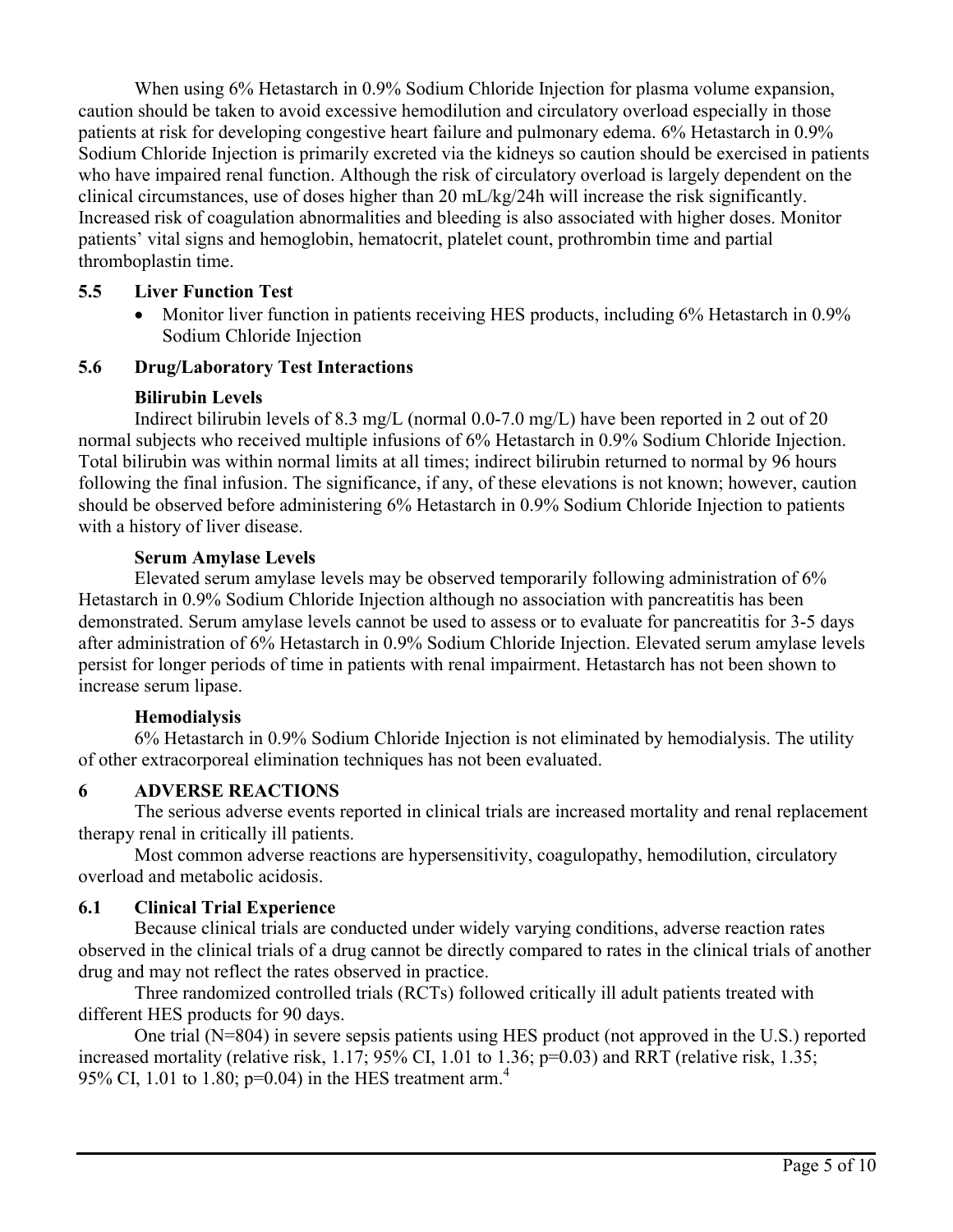Another trial (N=196) using different HES in severe sepsis patients reported no difference in mortality (relative risk, 1.20; 95% CI, 0.83 to 1.74; p=0.33) and a trend for RRT (relative risk, 1.83; 95% CI, 0.93 to 3.59; p=0.06) in HES patients.<sup>5</sup>

A third trial (N=7000) using different HES in a heterogeneous patient population consisting of critically ill adult patients admitted to the ICU reported no difference in mortality (relative risk, 1.06; 95% CI, 0.96 to 1.18; p=0.26) but increased use of RRT (relative risk, 1.21; 95% CI, 1.00 to 1.45; p=0.04) in HES patients.<sup>6</sup>

### **6.2 Postmarketing Experience**

Because adverse reactions are reported voluntarily post-approval from a population of uncertain size, it is not always possible to reliably estimate the frequency of these reactions or establish a causal relationship to product exposure.

The following adverse reactions have been identified and reported during the post-approval use of HES products:

### **Mortality**

### **Renal**

need for renal replacement therapy

### **Hypersensitivity reactions**

including death, life-threatening anaphylactic/anaphylactoid reactions, cardiac arrest, ventricular fibrillation, severe hypotension, non-cardiac pulmonary edema, laryngeal edema, bronchospasm, angioedema, wheezing, restlessness, tachypnea, stridor, fever, chest pain, bradycardia, tachycardia, shortness of breath, chills, urticaria, pruritus, facial and periorbital edema, coughing, sneezing, flushing, erythema multiforme, and rash [see *Warnings and Precautions (5.3)*].

#### **Cardiovascular reactions**

including circulatory overload, congestive heart failure, and pulmonary edema [see *Warnings and Precautions (5.4)*].

#### **Hematologic reactions**

including intracranial bleeding, bleeding and/or anemia due to hemodilution [see *Warnings and Precautions (5.4)*] and/or Factor VIII deficiency, acquired von Willebrand's-like syndrome, and coagulopathy including rare cases of disseminated intravascular coagulopathy and hemolysis.

#### **Metabolic reactions**

including metabolic acidosis.

#### **Other reactions**

including vomiting, peripheral edema of the lower extremities, submaxillary and parotid glandular enlargement, mild influenza-like symptoms, headaches, and muscle pains. Hydroxyethyl starch-associated pruritus has been reported in some patients with deposits of hydroxyethyl starch in peripheral nerves.

## **7 DRUG INTERACTIONS**

6% Hetastarch in 0.9% Sodium Chloride Injection should be used with caution in patients who have been anticoagulated with other drugs that negatively influence the coagulation system.

• The safety and compatibility of other additives have not been established.

## **8 USE IN SPECIFIC POPULATIONS**

## **8.1 Pregnancy**

Hetastarch has been shown to have an embryocidal effect on New Zealand rabbits when given intravenously over the entire organogenesis period in a daily dose 1/2 times the maximum recommended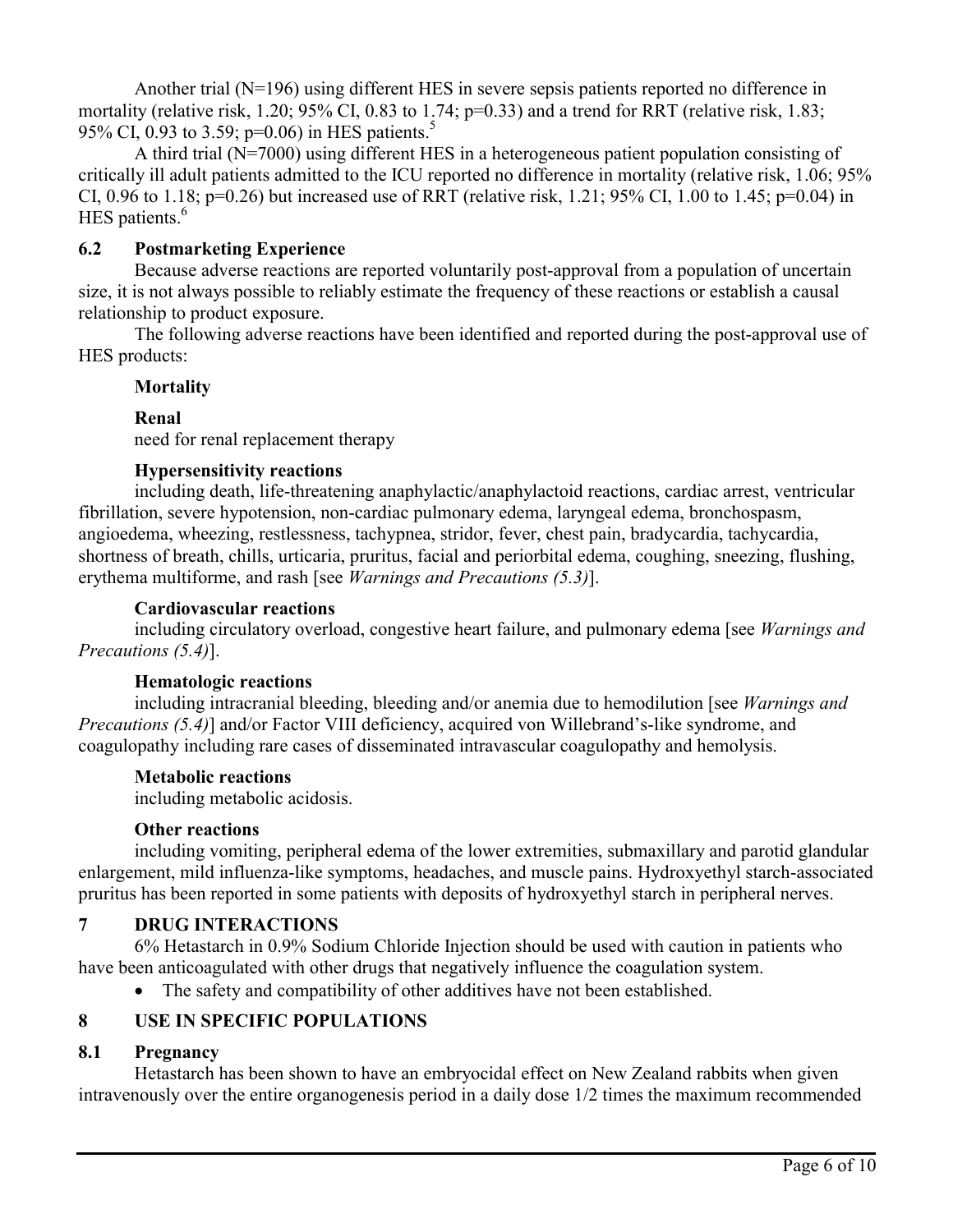therapeutic human dose (1500 mL) and on BD rats when given intraperitoneally, from the 16th to the 21st day of pregnancy, in a daily dose 2.3 times the maximum recommended therapeutic human dose. When hetastarch was administered to New Zealand rabbits, BD rats, and swiss mice with intravenous daily doses of 2 times, 1/3 times, and 1 times the maximum recommended therapeutic human dose respectively over several days during the period of gestation, no evidence of teratogenicity was evident.

There are no adequate and well-controlled studies in pregnant women. 6% Hetastarch in 0.9% Sodium Chloride Injection should be used during pregnancy only if the potential benefit justifies the potential risk to the fetus.

#### **8.3 Nursing Mothers**

It is not known whether hetastarch is excreted in human milk. Because many drugs are excreted in human milk, caution should be exercised when 6% Hetastarch in 0.9% Sodium Chloride Injection is administered to a nursing woman.

#### **8.4 Pediatric Use**

The safety and effectiveness of hetastarch in pediatric patients have not been established. Adequate, well-controlled clinical trials to establish the safety and effectiveness of 6% Hetastarch in 0.9% Sodium Chloride Injection in pediatric patients have not been conducted.

### **11 DESCRIPTION**

6% Hetastarch in 0.9% Sodium Chloride Injection is a sterile, nonpyrogenic solution for intravenous administration.

Each 100 mL contains:

| pH adjusted with Sodium Hydroxide, NF if necessary |  |
|----------------------------------------------------|--|

Concentration of Electrolytes (mEq/L): Sodium (Na<sup>+</sup>) 154, Chloride (Cl<sup>-</sup>) 154 (not including ions for pH adjustment).

pH: 5.5 (3.5 to 7.0)

Total osmolar concentration is 308 mOsmol/liter (calc).

Hetastarch is a synthetic colloid derived from a waxy starch composed almost entirely of amylopectin. Hydroxyethyl ether groups are introduced into the glucose units of the starch, and the resultant material is hydrolyzed to yield a product with a molecular weight suitable for use as a plasma volume expander and erythrocyte sedimenting agent. The molar substitution is approximately 0.75 which means hetastarch has an average of approximately 75 hydroxyethyl groups for every 100 glucose units. The weight average molecular weight is approximately 670,000 with a range of 550,000 to 800,000 and with at least 80% of the polymers falling within the range of 20,000 to 2,500,000. Hydroxyethyl groups are attached by ether linkage primarily at C-2 of the glucose unit and to a lesser extent at C-3 and C-6. The polymer resembles glycogen, and the polymerized D-glucose units are joined primarily by  $\alpha$ -1,4 linkages with occasional α-1,6 branching linkages. The degree of branching is approximately 1:20 which means that there is one 1-6 branch for every 20 glucose monomer units.

The chemical name for hetastarch is hydroxyethyl starch.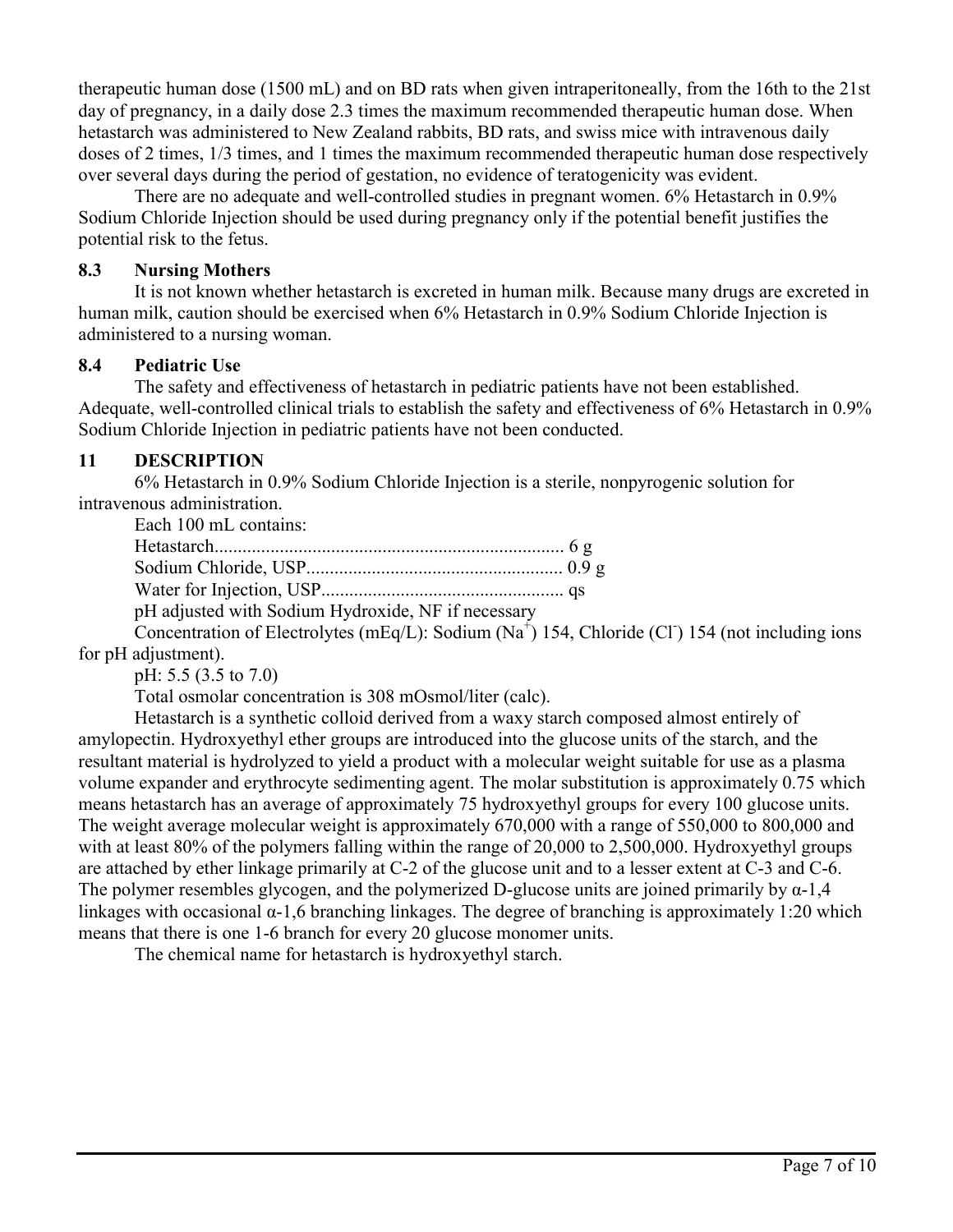The structural formula is as follows:



Amylopectin derivative in which  $R_2$ ,  $R_3$ , and  $R_6$  are H or CH<sub>2</sub>CH<sub>2</sub>OH, or  $R_6$  is a branching point in the starch polymer connected through a 1-6 linkage to additional alpha-D-glucopyranosyl units.

Hetastarch is an artificial colloid pharmacologically classified as a plasma volume expander; 0.9% Sodium Chloride Injection is a fluid and electrolyte replenisher.

6% Hetastarch in 0.9% Sodium Chloride Injection is a clear, pale yellow to amber solution. Exposure to prolonged adverse storage conditions may result in a change to a turbid deep brown or the formation of a crystalline precipitate. Do not use the solution if these conditions are evident.

The flexible plastic container is fabricated from a specially formulated polyvinylchloride. Water can permeate from inside the container into the overwrap but not in amounts sufficient to affect the solution significantly.

Solutions in contact with the plastic container may leach out certain chemical components from the plastic in very small amounts; however, biological testing was supportive of the safety of the plastic container materials.

Exposure to temperatures above 25°C/77°F during transport and storage will lead to minor losses in moisture content. Higher temperatures lead to greater losses. It is unlikely that these minor losses will lead to clinically significant changes within the expiration period.

#### **12 CLINICAL PHARMACOLOGY**

#### **12.1 Mechanism of Action**

The plasma volume expansion produced by 6% Hetastarch in 0.9% Sodium Chloride Injection approximates that of 5% Albumin (Human). Intravenous infusion of 6% Hetastarch in 0.9% Sodium Chloride Injection results in expansion of plasma volume.

## **12.2 Pharmacodynamics**

6% Hetastarch in 0.9% Sodium Chloride Injection results in expansion of plasma volume that decreases over the succeeding 24 to 36 hours. The degree of plasma volume expansion and improvement in hemodynamic state depend upon the patient's intravascular status.

## **12.3 Pharmacokinetics**

Hetastarch molecules below 50,000 molecular weight are rapidly eliminated by renal excretion. A single dose of approximately 500 mL of 6% Hetastarch in 0.9% Sodium Chloride Injection (approximately 30 g) results in elimination in the urine of approximately 33% of the dose within 24 hours. This is a variable process but generally results in an intravascular hetastarch concentration of less than 10% of the total dose injected by two weeks. A study of the biliary excretion of 6% Hetastarch in 0.9% Sodium Chloride Injection in 10 healthy males accounted for less than 1% of the dose over a 14 day period. The hydroxyethyl group is not cleaved by the body but remains intact and attached to glucose units when excreted. Significant quantities of glucose are not produced as hydroxyethylation prevents complete metabolism of the smaller polymers.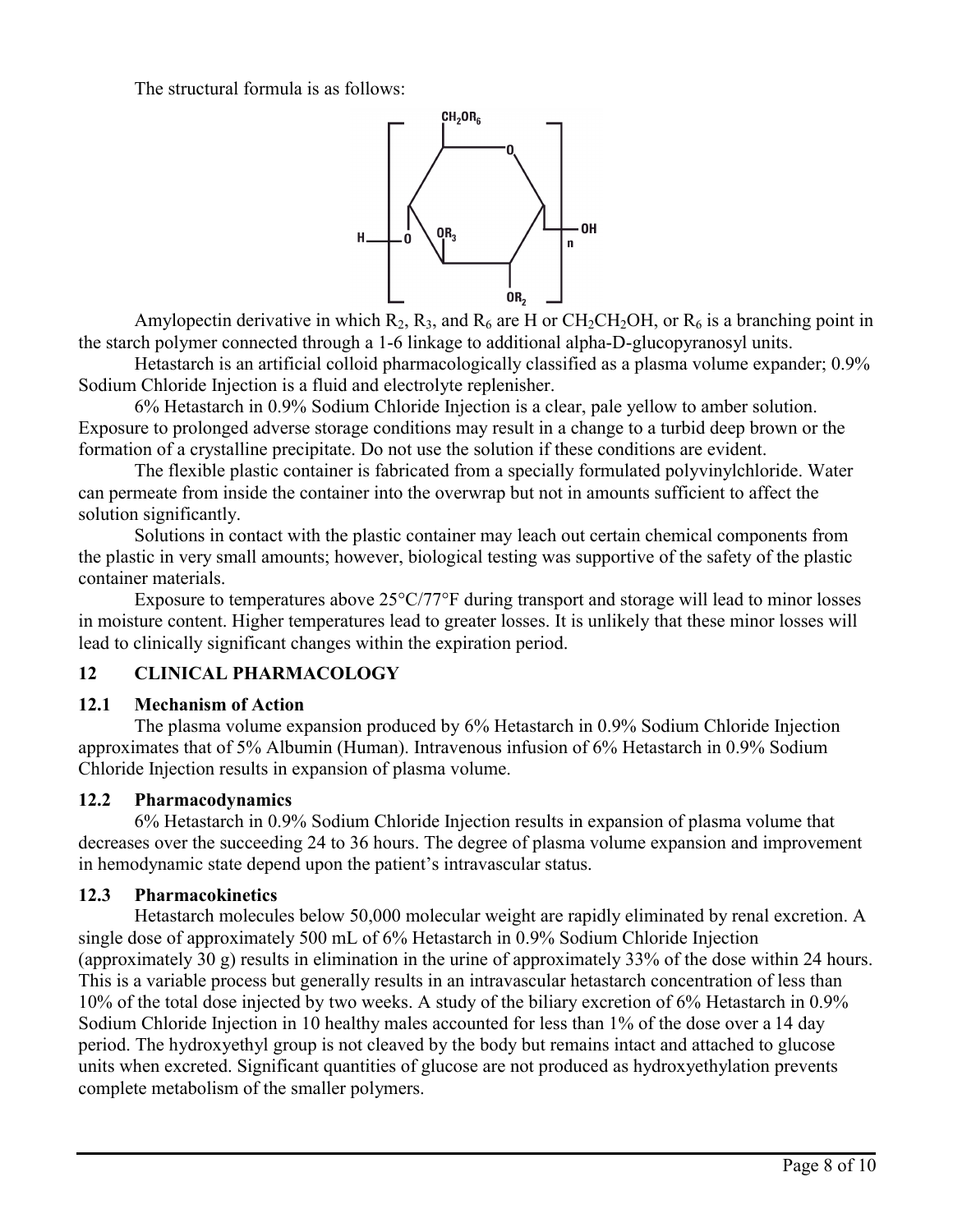The addition of hetastarch to whole blood increases the erythrocyte sedimentation rate. Therefore, 6% Hetastarch in 0.9% Sodium Chloride Injection is used to improve the efficiency of granulocyte collection by centrifugal means.

### **13 NONCLINICAL TOXICOLOGY**

# **13.1 Carcinogenesis, Mutagenesis, Impairment of Fertility**

Long-term studies of animals have not been performed to evaluate the carcinogenic potential of hetastarch.

# **14 CLINICAL STUDIES**

# **Surgical Patients Comparative Studies**

In randomized, controlled, comparative studies of 6% Hetastarch in 0.9% Sodium Chloride Injection (n=92) and Albumin (n=85) in surgical patients, no patient in either treatment group had a bleeding complication and no significant difference was found in the amount of blood loss between the treatment groups.<sup>7-10</sup>

# **Pediatric Postoperative Volume Expander Study**

In one small double-blind study, 47 infants, children, and adolescents (ages 1 year to 15.5 years) scheduled for repair of congenital heart disease with moderate hypothermia were randomized to receive either 6% Hetastarch in 0.9% Sodium Chloride Injection or Albumin as a postoperative volume expander during the first 24 hours after surgery. Thirty-eight children required colloid replacement therapy, of which 20 children received 6% Hetastarch in 0.9% Sodium Chloride Injection. No differences were found in the coagulation parameters or in the amount of replacement fluids required in the children receiving 20 mL/kg or less of either colloid replacement therapy. In children who received greater than 20 mL/kg of 6% Hetastarch in 0.9% Sodium Chloride Injection, an increase in prothrombin time was demonstrated ( $p=0.006$ ).<sup>11</sup> There were no neonates included in this study [see *Use in Specific Populations (8.4)*].

# **Adult Critically Ill Studies**

Three randomized controlled trials (RCTs) followed critically ill adult patients treated with different HES products for 90 days.

One trial (N=804) in severe sepsis patients using HES product (not approved in the U.S.) reported increased mortality (relative risk, 1.17; 95% CI, 1.01 to 1.36; p=0.03) and RRT (relative risk, 1.35; 95% CI, 1.01 to 1.80;  $p=0.04$ ) in the HES treatment arm.<sup>4</sup>

Another trial (N=196) using different HES in severe sepsis patients reported no difference in mortality (relative risk,  $1.20$ ;  $95\%$  CI, 0.83 to  $1.74$ ;  $p=0.33$ ) and a trend for RRT (relative risk,  $1.83$ ;  $95\%$ CI, 0.93 to 3.59; p=0.06) in HES patients.<sup>5</sup>

A third trial (N=7000) using different HES in a heterogeneous patient population consisting of critically ill adult patients admitted to the ICU reported no difference in mortality (relative risk, 1.06; 95% CI, 0.96 to 1.18; p=0.26) but increased use of RRT (relative risk, 1.21; 95% CI, 1.00 to 1.45; p=0.04) in HES patients.<sup>6</sup>